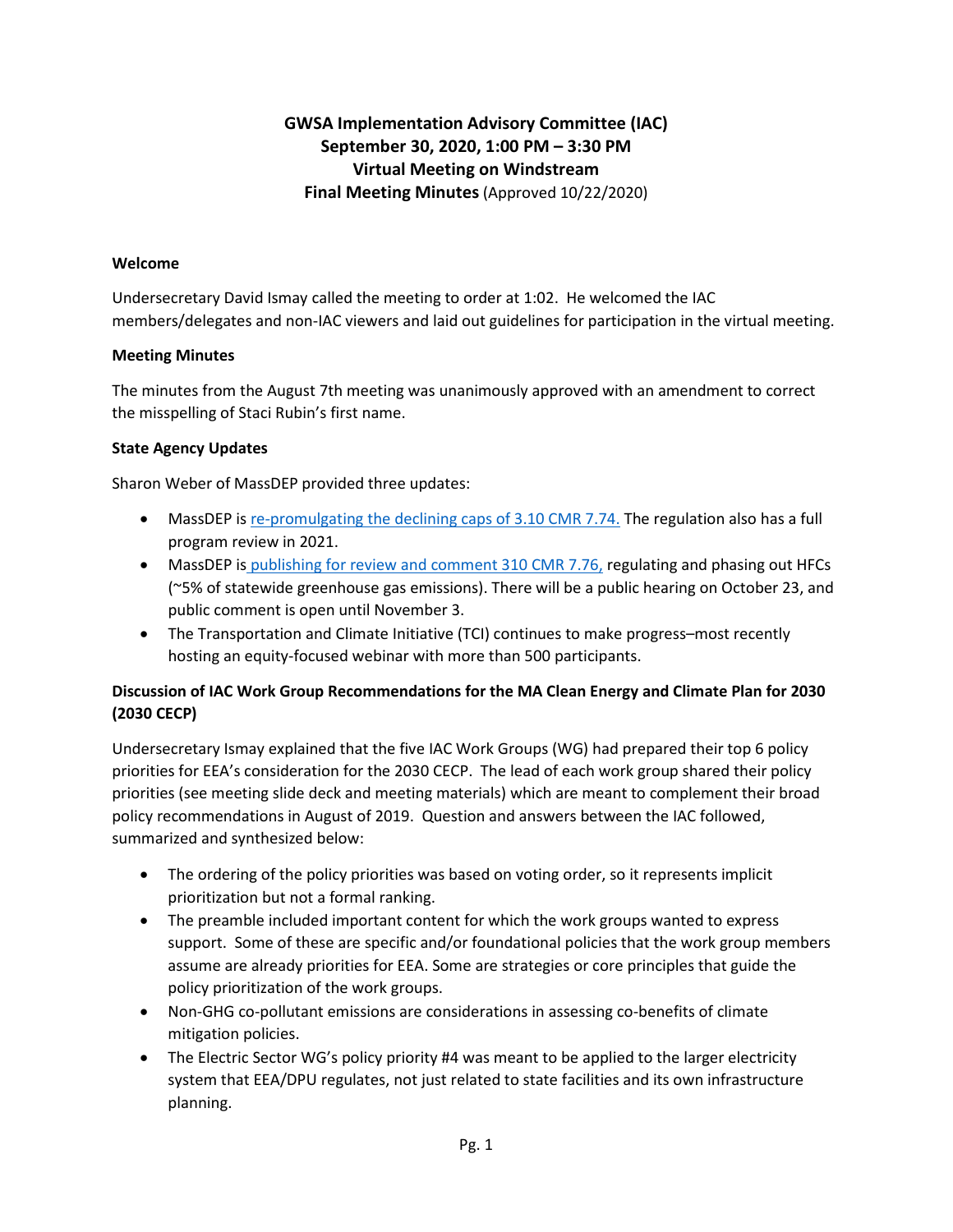- The Electric Sector WG's policy priority #5 was more directed at the life-cycle carbon implications of biomass and municipal solid combustion than at the co-benefits of ceasing such combustion.
- The Buildings Sector WG's policy priority #1, specifically buildings performance standard, is conceptualized as being on a per-building or per-square-foot basis or as an on-bill carbon emission fee.
- Ocean ecosystems were looked at and addressed to some extent in the Nature-Based Solutions WG's policy priority category #2, but the WG primarily focused on the land and water that feed into the ocean.
- For policy priority #1, the Transportation Sector WG focused on creative financing to manage the capital costs of diesel fleet conversion.
- The Transportation Sector WG agreed to revisit their policy priorities #2 and #3 to respectively reflect California Governor Newsom's recent executive order to phase out gasoline-powered car and passenger truck sales by 2035 and the impact of COVID on public transit service level.
- For the Climate Justice WG's policy priority #6, the WG did not focus on a specific approach to increase housing affordability, instead recommending that policies should not contribute to displacement and current affordability issues. An IAC member suggested adding a permitting process to look at cumulative impacts rather than project-specific impact, while there was a suggestion for reframing to reflect that many clean energy investments can result in decreased energy costs.

The IAC then discussed cross-sector policy priorities. Eugenia Gibbons verbally presented five crosssector priorities, which were pulled and compiled from the WG discussions. These priorities are still being refined and will be finalized before the next IAC meeting.

Lastly, the IAC and EEA discussed how to move forward given the discussion. After discussing the timeline, Eugenia Gibbons moved to formally table a vote on the policy priorities discussed at the meeting in favor of continuing to work (including further refining the WG policy priorities, finalizing the cross-sector policy priorities, and finalizing a set of principles that would help guide policy making for the 2030 CECP and beyond) and voting to endorse the policy priorities and principles at an extra IAC meeting, to be scheduled in October. Steve Long seconded the motion. The motion unanimously passed with no discussion.

## **Other IAC Business**

Claire Miziolek of EEA shared the new IAC list-serv [\(subscribe-eea-gwsa\\_iac@listserv.state.ma.us\)](mailto:subscribe-eea-gwsa_iac@listserv.state.ma.us) for members of the public to be notified of upcoming IAC meetings.

Undersecretary Ismay confirmed that EEA is still on track for a December publication of the 2050 Roadmap report along with the sector-specific technical reports/appendixes.

## **Public Comments**

The floor was opened to questions from the members of public observing the meeting. A couple of people commented on the challenge of retrofitting and electrifying millions of existing buildings in order to achieve net-zero emissions, and whether the policy priorities discussed during the meeting can facilitate that. Another person asked for clarification around the key metrics for 2030 as presented in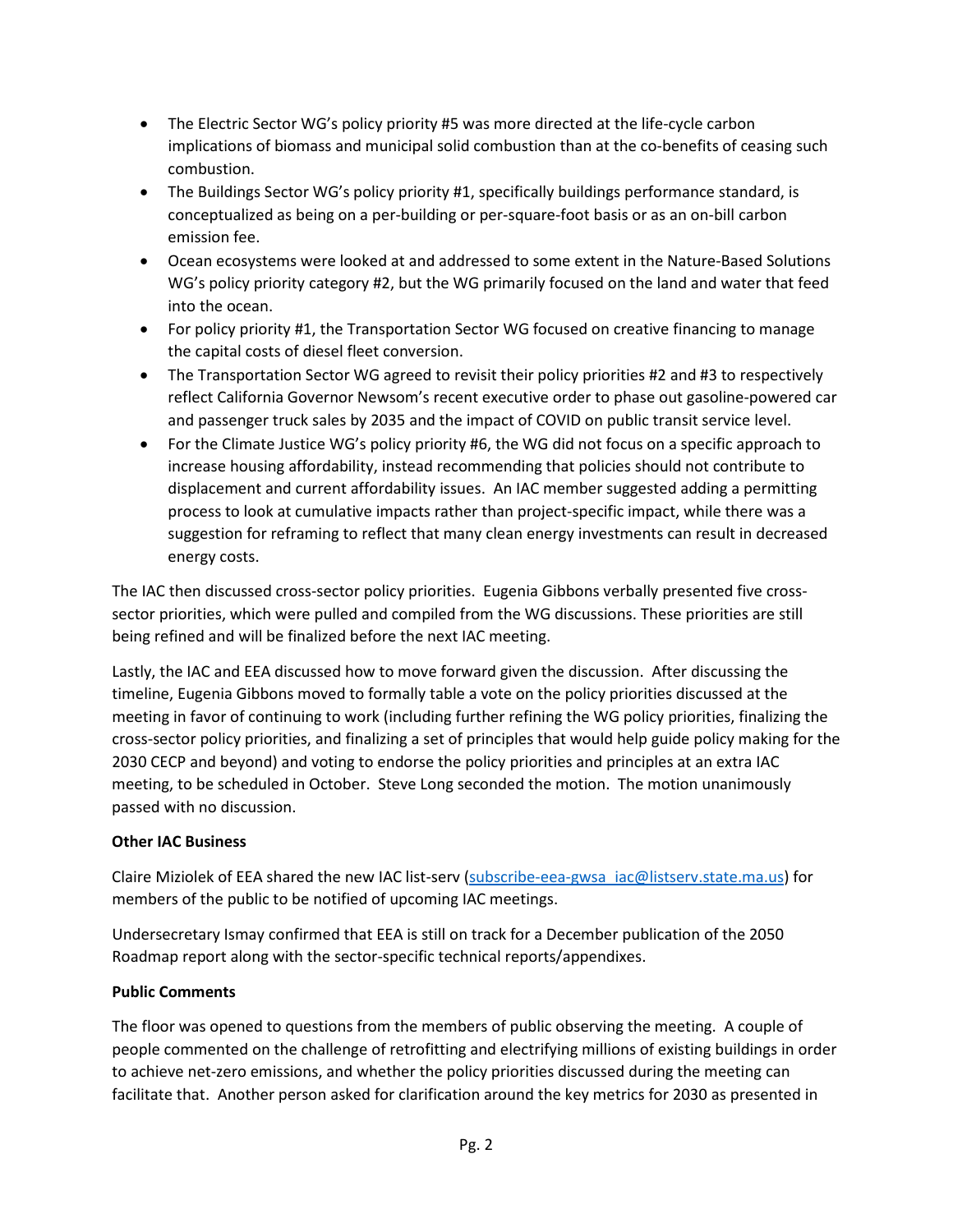the August 7<sup>th</sup> IAC meeting and how they relate to the IAC WG's policy priorities. Another person asked about any coordination between EEA and the MA House/Senate conference committee members. Another person asked about opportunities for the public to get visibility into how the IAC cross-cutting policies are developed.

The meeting was adjourned at 3:29pm.

#### **Documents or exhibits used at the meeting (posted online[1](#page-2-0) ):**

- 1. Meeting Agenda
- [2](#page-2-1). Draft Meeting Minutes of June  $11^{th}$ , 2020<sup>2</sup>
- 3. Meeting Slides
- 4. Electricity Sector Work Group Policy Priorities
- 5. Buildings Sector Work Group Policy Priorities
- 6. Nature-Based Solutions Work Group Policy Priorities
- 7. Transportation Sector Work Group Policy Priorities
- 8. Climate Justice Work Group Policy Priorities

#### **Attendance**

#### **IAC Member/Delegates in attendance**

| Organization                                                   | Name                |  |
|----------------------------------------------------------------|---------------------|--|
| A Better City (ABC)                                            | Kate Dineen         |  |
| <b>Boston University</b>                                       | Absent              |  |
| City of Boston                                                 | <b>Carl Spector</b> |  |
| Conservation Law Foundation (CLF)                              | Caitlin Peale Sloan |  |
| Dismas House / Commonwealth Green Low Income Housing Coalition | David McMahon       |  |
| Environmental Entrepreneurs (E2)<br>Sarah Simons               |                     |  |
| Environmental League of Massachusetts (ELM)                    | Nancy Goodman       |  |
| Fraunhofer Center for Sustainable Energy Systems (CSE)         | Kurt Roth           |  |
| <b>Health Care Without Harm</b>                                | Eugenia Gibbons     |  |
| Mass Audubon                                                   | Alexandra Vecchio   |  |
| Massachusetts Institute of Technology (MIT)                    | Sebastian Eastham   |  |
| Massachusetts Municipal Wholesale Electric Company (MMWEC)     | Jason Viadero       |  |
| Metropolitan Area Planning Council (MAPC)                      | Rebecca Davis       |  |
| <b>National Grid</b>                                           | Mackay Miller       |  |
| Northeast Clean Energy Council (NECEC)                         | Peter Rothstein     |  |
| The Nature Conservancy (TNC)                                   | Steve Long          |  |
| Union of Concerned Scientists (UCS)                            | Paulina Muratore    |  |

**Others in attendance** (Note: this may not capture all attendees)

<span id="page-2-0"></span><sup>11</sup> [https://www.mass.gov/event/updated-september-30-2020-meeting-of-the-gwsa-implementation-advisory](https://www.mass.gov/event/updated-september-30-2020-meeting-of-the-gwsa-implementation-advisory-committee-iac-2020-09)[committee-iac-2020-09](https://www.mass.gov/event/updated-september-30-2020-meeting-of-the-gwsa-implementation-advisory-committee-iac-2020-09)

<span id="page-2-1"></span><sup>&</sup>lt;sup>2</sup> Posted at [https://www.mass.gov/event/june-11-2020-meeting-of-the-gwsa-implementation-advisory](https://www.mass.gov/event/june-11-2020-meeting-of-the-gwsa-implementation-advisory-committee-iac-2020-06-11t140000-0400)[committee-iac-2020-06-11t140000-0400](https://www.mass.gov/event/june-11-2020-meeting-of-the-gwsa-implementation-advisory-committee-iac-2020-06-11t140000-0400)